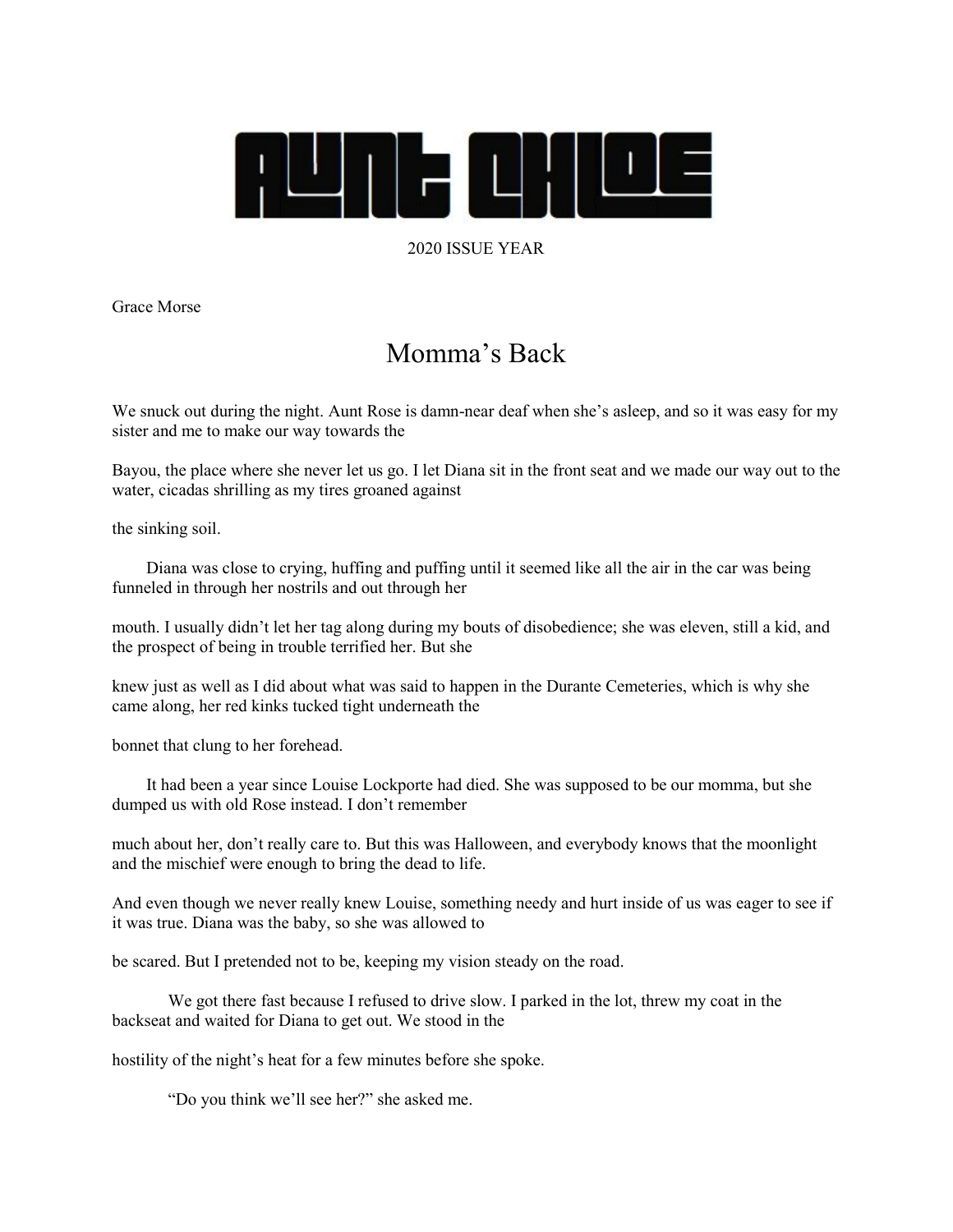"Maybe."

"Will you be mad if we see her?" Diana swatted a bug from her face.

"Don't make sense to be mad at a dead person."

"But she'd be alive."

"Not really," I said. "And not for long."

 The bugs were swarming fast above us, which made it hard for me to pay attention to her tiny voice and her questions. The light from my phone was

starting to die, my battery along with it, and my heart was starting to flop in my chest.

 It was late, and the sky looked bruised with bursts of blue and black. I took one of my sister's hands in mine and squeezed it. We walked and we waited.

The moon was above and everything looked silver. But nothing happened, and after a time, I was willing to accept the fact that Louise was a screw-up, that

she was bad at showing up when we needed her and that death hadn't changed a thing about that. So we went back to the car. The terror I felt earlier had died,

and it was replaced with frustration. I could tell Diana felt the same, and we got in the car without talking.

 "You cold?" I asked her. I knew she wasn't, but I wanted to offer her some kind of comfort. She didn't answer, but I reached back for my jacket anyway.

 Diana gasped. I didn't turn around. I don't know why I didn't. Figured she just saw something strange, and so I kept searching for my jacket, which I

suddenly couldn't find. I only turned around when Diana grabbed my shoulder. I was about to curse, because I didn't know where the damn thing could be, but

I shut my mouth. Because my sister's eyes were wide, two black holes in her face that were locked with someone else's, and when I followed her gaze, straight

ahead, I saw a woman. Her features were hazy, like she was made of a cloud, but I knew that she was the woman who gave birth to us. And I started the car.

And Diana screamed again, because my foot was suffocating the pedal and we were going fast, faster, until the tires were groaning, and the woman wasn't

moving, but we were, and so when we finally collided we slid right through her, down the street, and began the trip back home.

Grace Morse is currently an undergraduate student at the University of North Carolina at Chapel Hill. She is a lover of poetry and romance, and her works are often inspired by the terrific and tumultuous